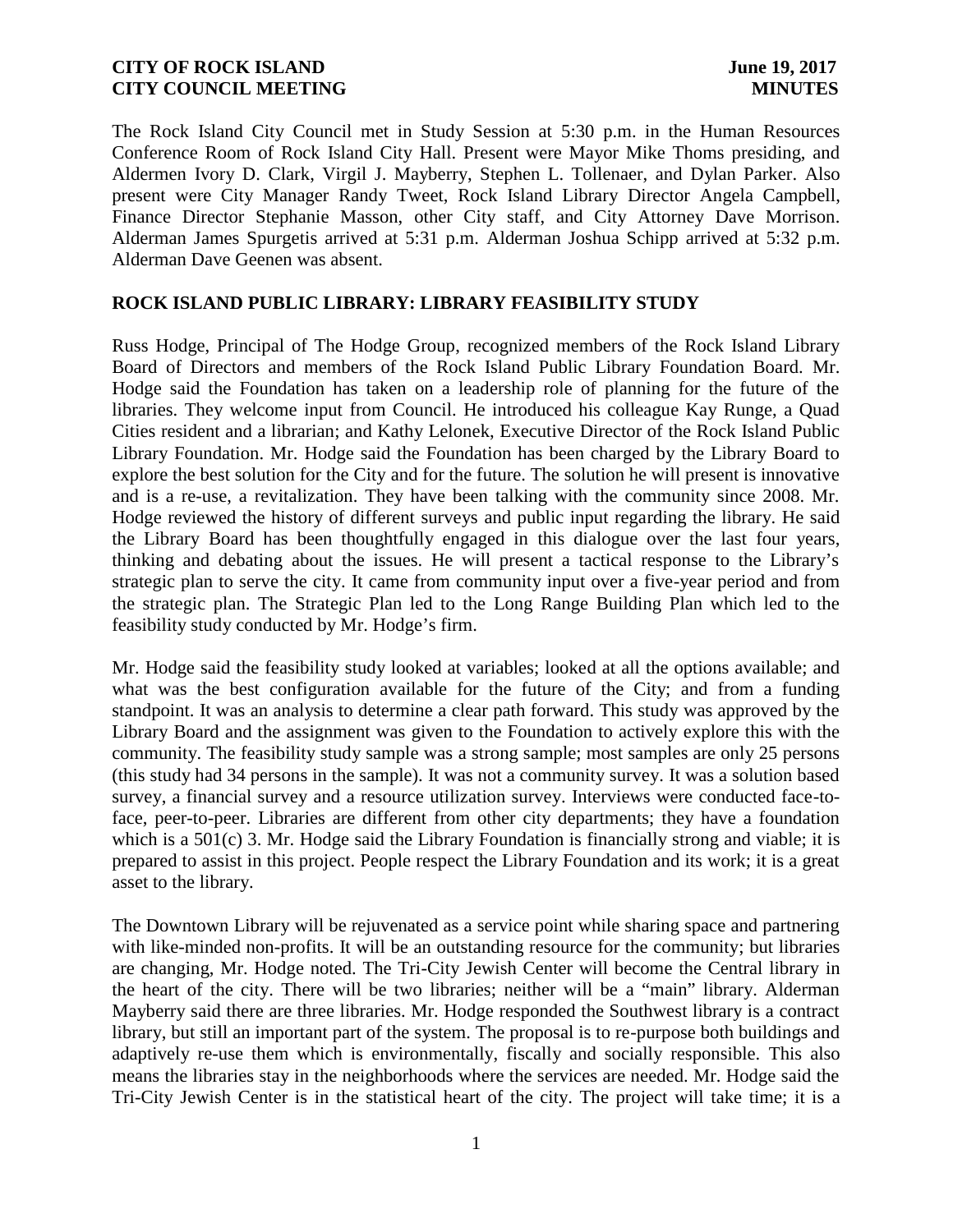package deal. One building can't be adapted without the other. It is a complex project to better serve the residents of the city. Mr. Hodge discussed the commitment of the City to the Downtown Library. By changing the configuration, it would have a greater impact. All library services would be on the first floor while the ground floor and upper floors would provide space for Maker Space and rentals to non-profits. It will be a lifelong learning center.

Mr. Hodge reviewed the proposed Library network: the Downtown Library, the Central Library, and the Southwest Library. He said experts recommend a library of 51,000 square feet for a community the size of Rock Island. The current square footage between the three buildings is 42,000. The proposed project will have 60,000 square feet with the reconfiguration and with room for future growth. The Downtown Library will have almost 19,000 square feet; the Central Library will have 36,000 square feet; and the Southwest Library has 5,500 square feet. There will also be additional space that can be income producing in the Downtown Library, for example, the Midwest Writing Center and Maker Space would be located on the ground floor. Mr. Hodge reviewed the features of the library space at both the Downtown Library and at the Central Library.

Alderman Spurgetis asked about the children's area size in the Downtown Library and what would be available at the Central Library. Library Director Angela Campbell responded the children's area would be moved up a level at the Downtown Library and should be approximately the same size with the same offerings. The children's space at the Central Library will be much larger than the current space. Alderman Spurgetis asked about the sound factor with the children's area. Ms. Campbell said a line of sight is needed to the children's area. Kay Runge said the Kenosha Library put in a glass wall between the children's area and the main library and that helps deaden the sound.

Mr. Hodge distributed a map showing that most residents of Rock Island will be within three (3) miles of a library. The libraries will be very accessible. He also noted that Rock Island has a history of adaptive re-use and re-purposing buildings. Mr. Hodge distributed a list of such projects. Alderman Mayberry said he thought the center of the city was Longview Park  $(17<sup>th</sup>)$ Street and 18<sup>th</sup> Avenue). City Manager Randy Tweet said if you include southwest Rock Island, the center of the city is  $17<sup>th</sup>$  Street and  $31<sup>st</sup>$  Avenue. Alderman Mayberry said the proposed Central Library is not at the center of the city. Ms. Campbell said it's located at  $30<sup>th</sup>$  Street and 31<sup>st</sup> Avenue. However, she said they looked at the population in census tracts and it has the most population.

Mr. Hodge reviewed the current budget numbers for the three libraries; and then reviewed the reallocated budget with the proposed plan. The budget would remain the same at \$2.5 million; but the bulk of the budget (\$1.6 million) would now be allocated to the proposed Central Library. The Downtown Library's budget would shrink from \$1.9 million to \$600,000 and the Southwest Library's budget would remain the same at \$300,000. Mayor Thoms asked why the cost will go down at the Downtown Library. Ms. Campbell responded the Library's major cost is personnel; they would be moving most of the staff from the Downtown Library to the Central Library. Alderman Spurgetis asked for clarification of the reduced budget for the Downtown Library and Mayor Thoms asked if the rental income is taken off the budget number. Ms. Campbell said the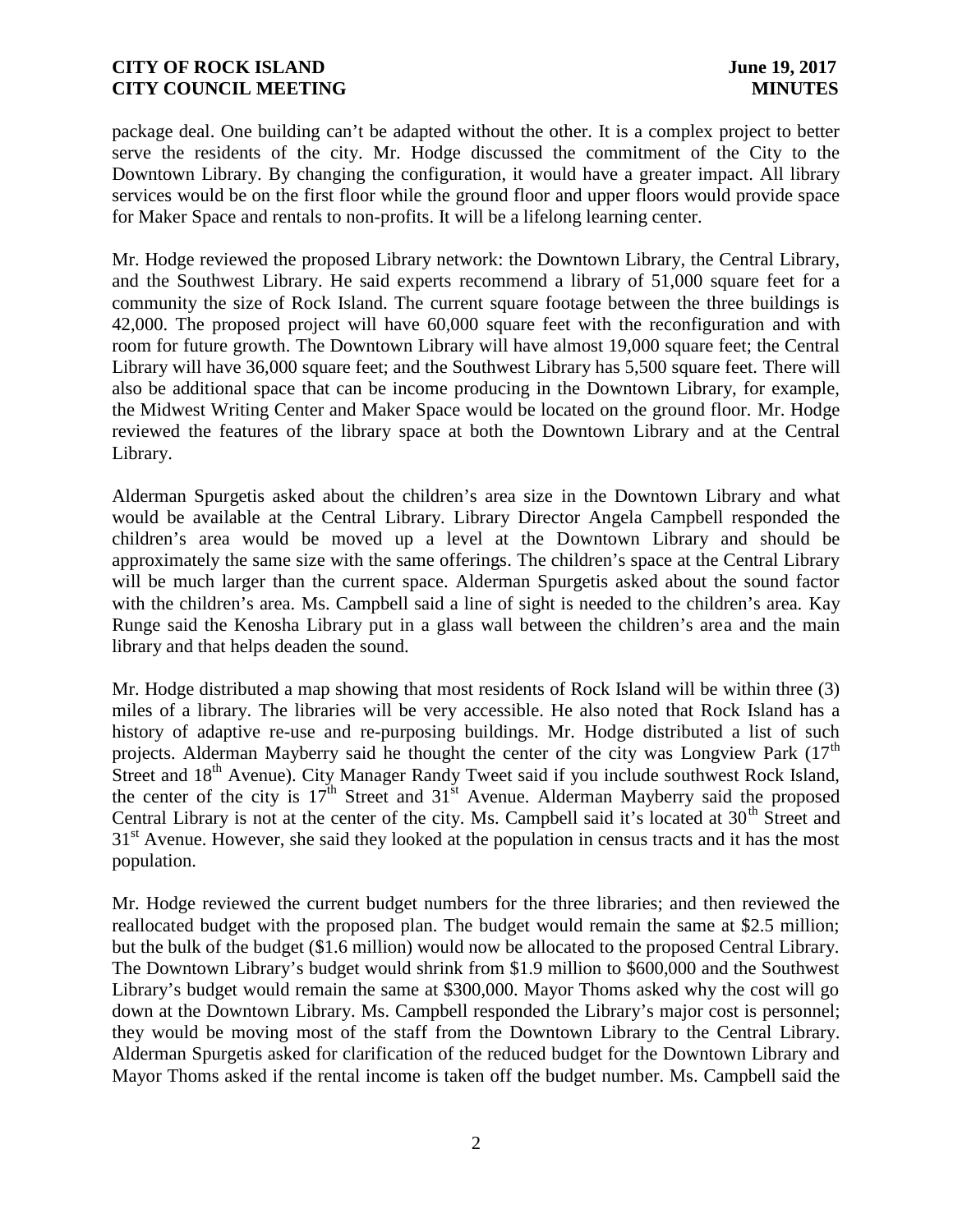income from rentals would not be a huge factor in the Downtown budget. Much of the staff is "back end" staff that no one sees; they would be moved to the Central Library.

Mr. Hodge presented a rough estimate of the cost for the project that was prepared by a professional firm. The cost to renovate the Downtown Library would be \$3.9 million and the Tri- City Jewish Center would cost \$5.8 million. Contingencies, soft costs and inflation are estimated to be \$6 million. The purchase price of the Tri-City Jewish Center is not part of the proposed budget as it is not known yet. Ms. Campbell explained the contingency budget is so large because there is no way to tell what is behind the walls at the Downtown Library; there could be abatements that will be needed. Soft costs also include the furniture and equipment. Alderman Mayberry asked how old the Tri-City Jewish Center is; it was built in 1982. Ms. Campbell said it has new mechanicals. Alderman Spurgetis stated the rough estimated cost of the plan is \$16 million plus the cost to purchase the Tri-City Jewish Center.

Mr. Hodge discussed the Rock Island Public Library Foundation who he is representing. The Foundation has spent over \$1.5 million on the Downtown Library alone. It is financially strong. The Foundation is committed to repurposing the two buildings. Mr. Hodge explained that the library has not had to go to referendum for funds because of the Foundation's support and strength. The Foundation is ready to make a significant investment out of their current resources to the project. Mayor Thoms asked how much the balance is at the Foundation. The Foundation currently has between \$2 and \$2.5 million in unrestricted funds.

Mr. Hodge said the Library Board of Trustees has been a driving force of this project and has charged the Foundation with moving forward. They have consistently voted for strong maintenance of the Downtown Library; they have engaged in thoughtful deliberation of this multi-year plan; they entered into support partnerships with the school district and other organizations; and the Library has grown under the leadership of the Board. Mr. Hodge said the Foundation is seeking additional funds to their current resources so it can be a significant financial player for the project. In the future, they will be asking for a financial commitment from the City and they will be asking for money from the community. It will take all three organizations to implement the plan. Mr. Hodge asked that Council keep the Library project in mind during their upcoming goal setting session and discuss the proposed plan.

Mayor Thoms asked if they had thought about raising money from the community before they come to the City for funds and showing the commitment of the community. Mr. Hodge responded the Foundation hopes to raise larger gifts before coming to the City; the community will be raising smaller amounts. They will not come to the City unless they have additional funds besides the investment of the Foundation. Alderman Schipp asked what the expectation is for the City's contribution to the project. Mr. Hodge estimated between \$10 and \$20 million. Alderman Schipp stated the City has a lot of financial obligations right now and this isn't the only way to move forward. He said there is probably \$2 million of street and infrastructure work that needs to be done in his ward; every alderman has the same situation. These projects are put on the five year capital plan. There are so many needs with the City; he doesn't know where the money will come from for projects. Alderman Tollenaer said it is a long-term plan and financing will be tough to figure out; but it's an investment in the future of our children. He believes the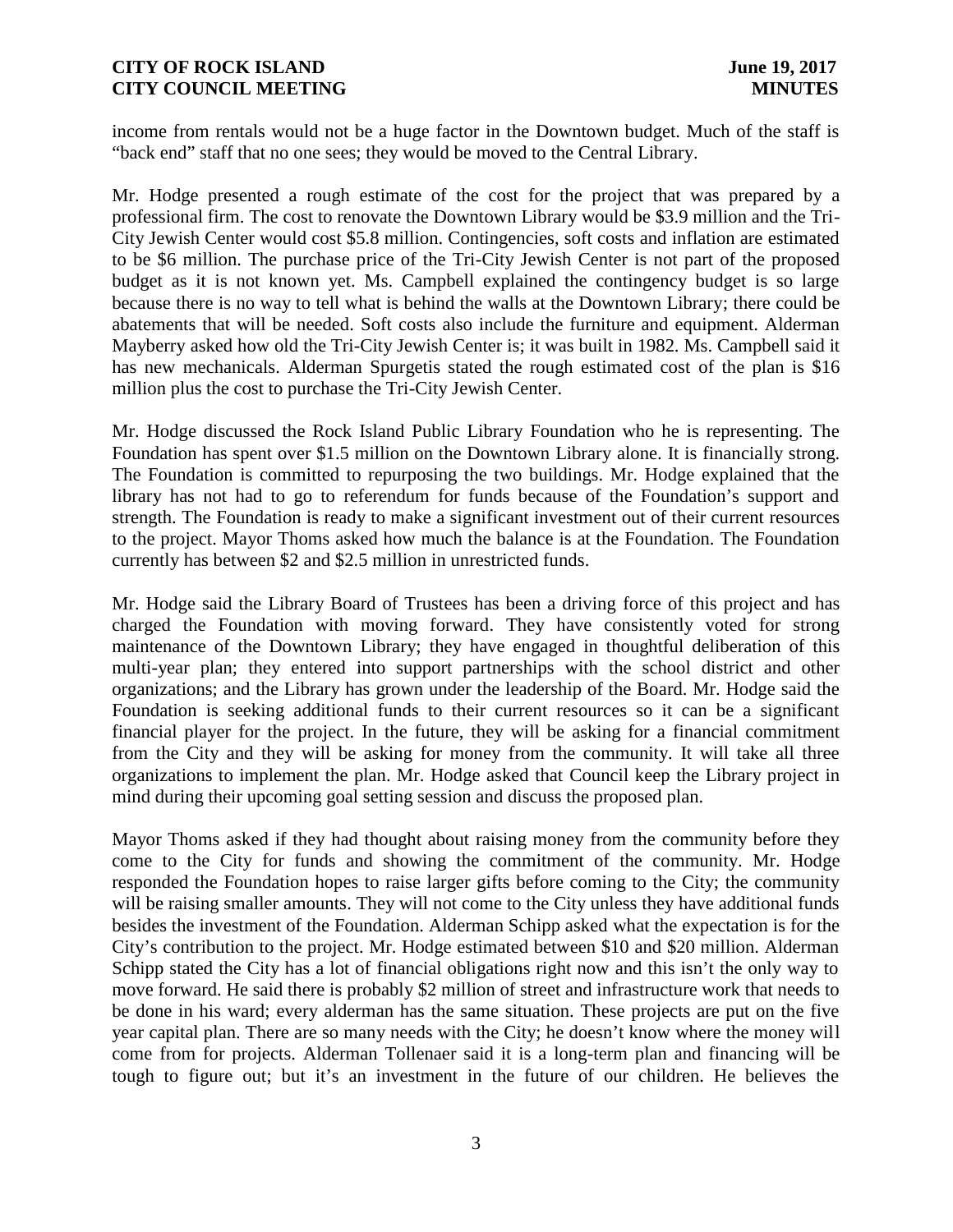community will support the project. Mr. Hodge emphasized they are not asking for any money now; it is a future project. They want to keep Council fully informed.

Alderman Mayberry stated the heating system in the Downtown Library can go at any time. If that happens, Alderman Mayberry asked what happens then. Mr. Hodge said he does know any repairs would require custom engineering for parts. Ms. Campbell said Alderman Mayberry is correct; the bulk of improvements in the proposed plan would go towards improved infrastructure in the building. Alderman Parker said the  $5<sup>th</sup>$  Ward is home to the Downtown Library and there are residents concerned that it would be a repeat of the situation with Audubon. He is concerned about the longevity of the Downtown Library. He is very excited about the potential of Maker Space. There is potential with turning that part of downtown into the innovation hub of Rock Island. That is what cities are doing; pursuing places where tech centered entrepreneurs can work together and collaborate. Entrepreneurs could eventually move to the Sunset Industrial Park. The economic development benefits of creating Maker Space in downtown must be considered; it's more than just the library. Alderman Tollenaer said the plan was developed to keep three libraries; Rock Island has always provided more services for its residents. That is why people were upset at the thought of closing one library.

Alderman Clark asked if there has been any feedback from residents around the Tri-City Jewish Center. Mr. Hodge responded that the community that occupies the Tri-City Jewish Center is very supportive of the plan. He said the 30/31 Library represents 32% of all library usage in the city. Ms. Lelonek, Executive Director of the Library Foundation, says she lives in the neighborhood and her neighbors are thrilled with the prospect of a Central Library in their community. Alderman Schipp said he was concerned about the future and the City's fiscal integrity. The last report from Moody's indicated future borrowing can affect the City's credit rating and that makes everything more expensive. The City has a 24 year commitment to fully fund the pensions (police and fire). Alderman Schipp said it's time to talk seriously about where the City is financially and the City's financial obligations for the next 25 years which are enormous and very serious. He does not want to end up like the county, borrowing to make payroll. There is a longstanding history of fiscal conservativeness in the City. He believes it's time to have an honest conversation about money. Alderman Parker agreed.

Mayor Thoms asked about the operating budgets which remain the same dollar amounts in the proposed plan when the Library has problems now meeting its budget; what changes will there be with the plan with no new revenue except for some rentals. Library Director Campbell responded that they have had retirements among the veteran staff and have changed their operating hours. They are going into this in a positive way and think the project will attract more residents to the City. The only new revenue will be the income from the rental of the space. Ms. Campbell said they can't charge for services. Alderman Spurgetis commented that the City also has lots of moving parts; the comments from the Aldermen are true; the City has to do it all; he is looking forward to the challenge and moving forward with the plan and see where it goes. Alderman Spurgetis said you need a good library, good schools and good roads to bring people to the city. Mr. Hodge thanked Council for their time.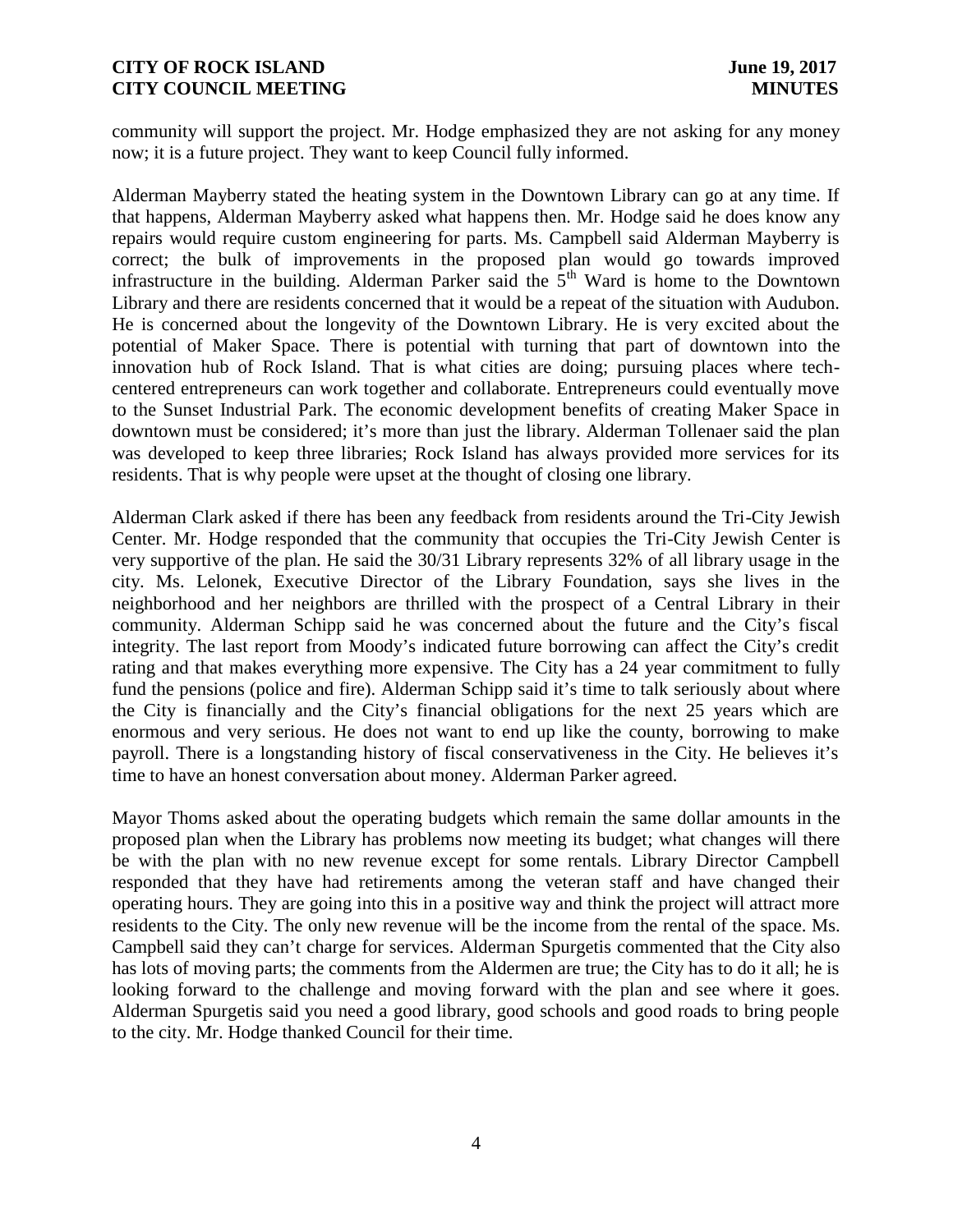## **FINANCE: PENSION ASSUMPTION STUDY RESULTS AND ACTUARIAL VALUATION**

Finance Director Stephanie Masson presented an update on the pension assumptions and her recommendations and discussed the valuation for January 1, 2017. She reviewed the highlights of Mr. Merlak's presentation in August 2016. As part of the valuation, the actuarial consultant provides what the employer contribution will be. Ms. Masson has been reviewing the actuarial assumptions since that time. She presented a history of the property tax levy by category over the last five years and the amounts for the Police and Fire Pensions. The employer contribution to the pension funds comes from the tax levy. While the overall tax levy has decreased over time due to a decrease in the valuation, the tax rate has been very consistent at 2.38 and 2.4. The Police and Fire Pension tax levy has increased over the years; the decreases have been in the General Fund.

Ms. Masson explained why the actuarial assumptions are reviewed. Actuarial and accounting standards strongly encourage a review; the review and any changes are documented within the audited financial statements. Ms. Masson said it is important to ensure costs are based on reasonable assumptions and to better align costs across generations. The consultant had recommended the following assumptions be reviewed: salary increase, payroll growth, interest rate and mortality table. When Mr. Merlak made a presentation of his recommendations to Council in April, he also presented the impact of each change on the employer contribution and on the pension fund. Ms. Masson reviewed his four recommendations: 1) Salary increase change from flat 5% to age-based salary schedule; 2) Payroll growth from 5% to 3.5%; 3) Interest rate from 7.5% to 7.0%; and 4) change the mortality table. She presented the numbers of the effect of those recommendations on the two pension funds. The total of implementing all of the recommended changes is \$1.7 million. The average increase over the last five years has been \$400,000.

Alderman Spurgetis asked Ms. Masson to explain the age-based salary schedule. She explained that salary increases are skewed to younger employees. Alderman Mayberry asked after a retiree dies, what pension does the spouse receive - the same amount or a percentage. Ms. Masson said that depends on when the retiree served; statutes have changed over the years. There are many variables and it is different for police and fire. There is no quick and simple answer. She will get more information for Alderman Mayberry.

Ms. Masson said she came up with recommendations that the City could afford and that make sense, but keep moving in the right direction. She recommends implementing her recommendations over a five-year period. Her recommendations are: 1) implement the recommended change for salary increase from a flat 5% salary increase assumption to an age based salary scale in Year 1; 2) implement the recommended change from a 5% payroll growth assumption to 3.5% over a five-year period; the first year would be 4.0%; 3) implement the recommended change in the interest rate from a 7.5% assumption to 7.0% over five years with a 7.4% interest rate in the first year; and 4) continue to use the Department of Insurance mortality table until the Society of Actuaries completes their new mortality study focused on public plans; this assumption will be monitored each year. The Mortality Table assumption has the biggest impact on the employer contribution.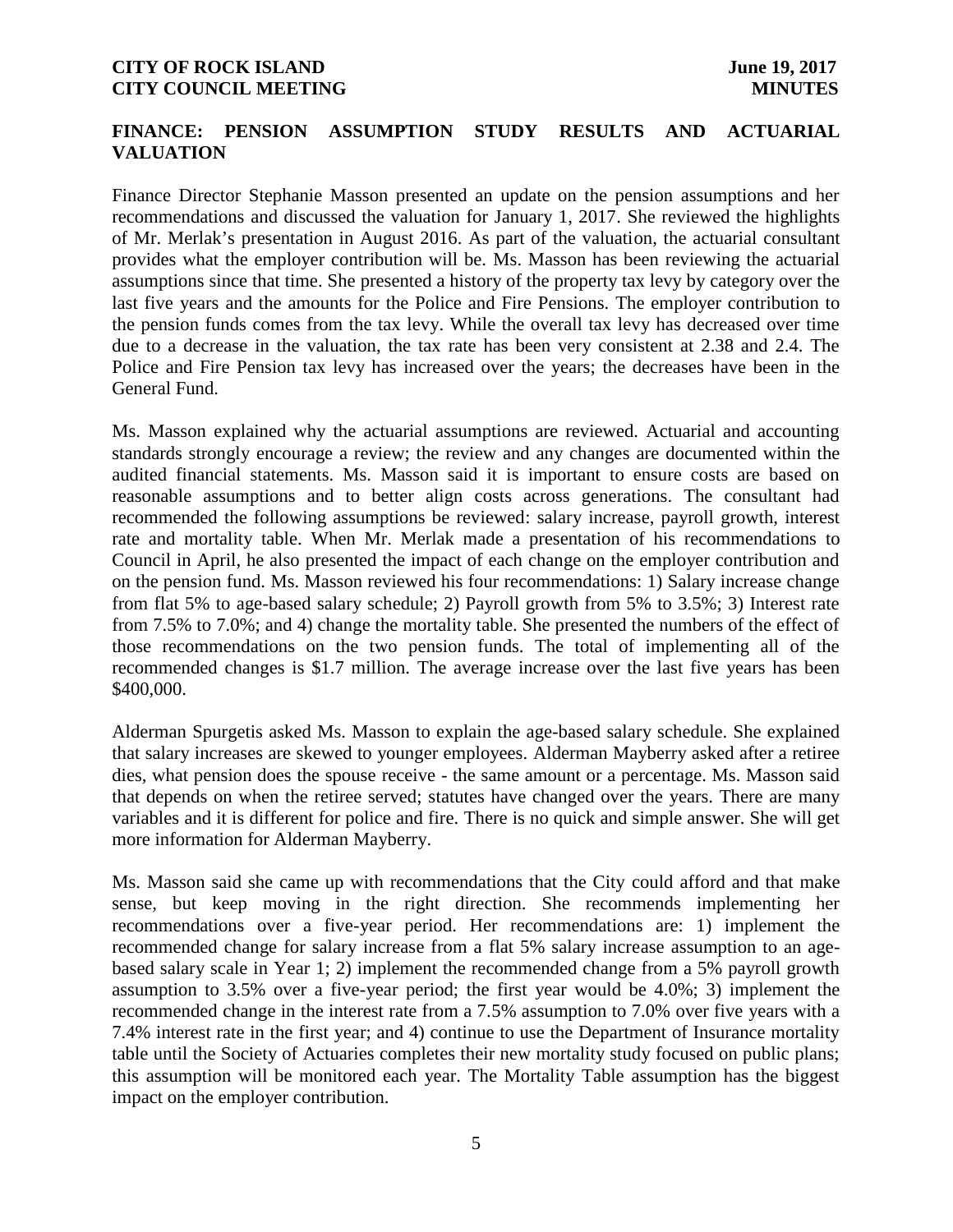Ms. Masson reviewed the effect of the changes in the first year in terms of the current tax levy for the 2018 budget. The 2017 tax levy for Police Pension would be \$3.384 million and \$3.280 million for the Fire Pension for a total increase of \$395,176 over the 2016 tax levy.

Ms. Masson presented the actuarial valuation for the Police and Fire Pension Funds as of January 1, 2017 based on her recommendations. The unfunded accrued liability for the Firefighters Pension Fund is \$44.5 million; the actuarial value of assets is 34.3%; and the recommended tax levy contribution is \$3.280 million. The recommended contribution as a percentage of payroll is 74.3%. That means for every dollar of firefighter payroll, the City contributes 74 cents to their pension. The unfunded accrued liability for the Police Pension Fund is \$45.858 million; the actuarial value of assets is 43.3%; and the recommended tax levy contribution is \$3.384 million. The recommended contribution as a percentage of payroll is 54.9%.

Ms. Masson reviewed Public Act 096-1495 passed by the State of Illinois which requires a minimum contribution of 90% pension funding by the year 2041. The State also uses a projected unit cost method which is not recommended by actuaries because it is not fiscally prudent. Illinois is the only state with a minimum contribution less than 100%. Her recommendation and the auditors' recommendation are to continue to fund towards 100% of pension liabilities.

Alderman Schipp asked what is driving the funded ratio going down 10% versus the Police Pension Fund in the same time frame; the City was in a better position in 2013 than now. Ms. Masson replied that each of the funds has their own board and investment managers; typically their returns are similar. There are many driving factors that impact the funds such as the number of retirees and the number of disabilities which has a huge impact. Mayor Thoms commented that the pension funds are not pooled with other pension funds across the state; the Police and Fire Pension Funds are managed locally. Ms. Masson said each pension board has a five-member board with active and retiree members. Alderman Mayberry asked how the unions come into play. Ms. Masson replied the unions are a separate body and are not involved in the investment of the pension funds; they have representation with an active member on the board. There is an ongoing continuing education requirement to serving on the Board which is very stringent. Alderman Schipp said the Mayor makes two appointments to the boards. Ms. Masson is a member of both boards. Alderman Mayberry asked for the names of the people on each board. Ms. Masson will get that information for him. Alderman Mayberry asked about the time limits for serving on the boards. Mayor Thoms said he does not know when appointments will be renewed. Alderman Parker asked if the state makes any contribution to the pension funds. Ms. Masson replied no.

Alderman Mayberry asked if the conference room was safe to have the meetings in with only one entrance and exit and asked the Police Chief for his opinion. City Manager Randy Tweet said there are two exits. Mayor Thoms said it was his decision to move the study sessions to the conference room for a more informal and intimate setting. Alderman Mayberry asked the Chief to look into the situation.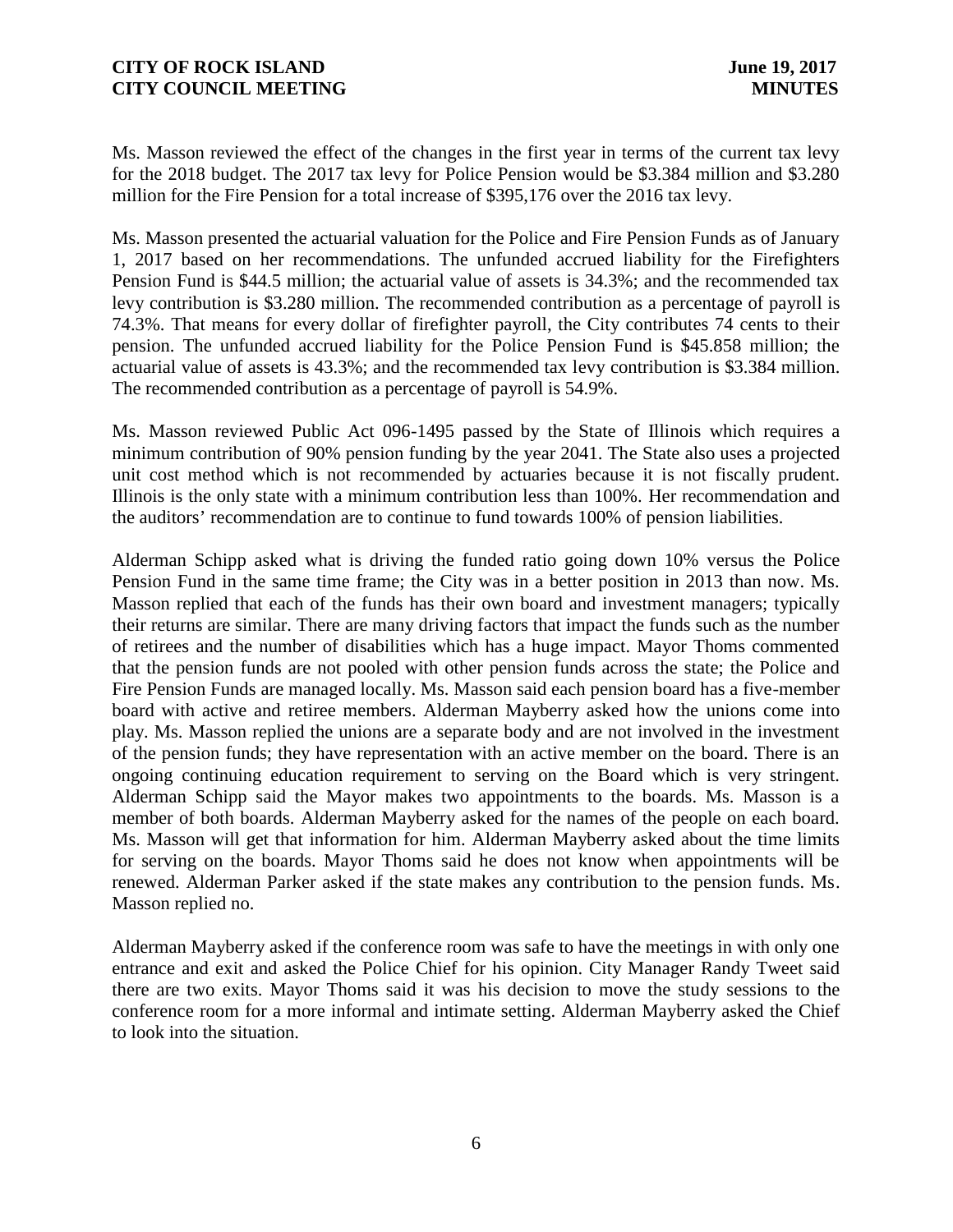## **ADJOURNMENT**

Alderman Tollenaer moved and Alderman Parker seconded to adjourn the study session at 6:37 p.m. The motion carried by the following Aye and No vote; those voting Aye being; Alderman Clark, Alderman Mayberry, Alderman Spurgetis, Alderman Tollenaer, Alderman Parker, and Alderman Schipp; those voting No, none.

Judith H. Gilbert, City Clerk

\_\_\_\_\_\_\_\_\_\_\_\_\_\_\_\_\_\_\_\_\_\_\_\_\_\_\_\_\_\_\_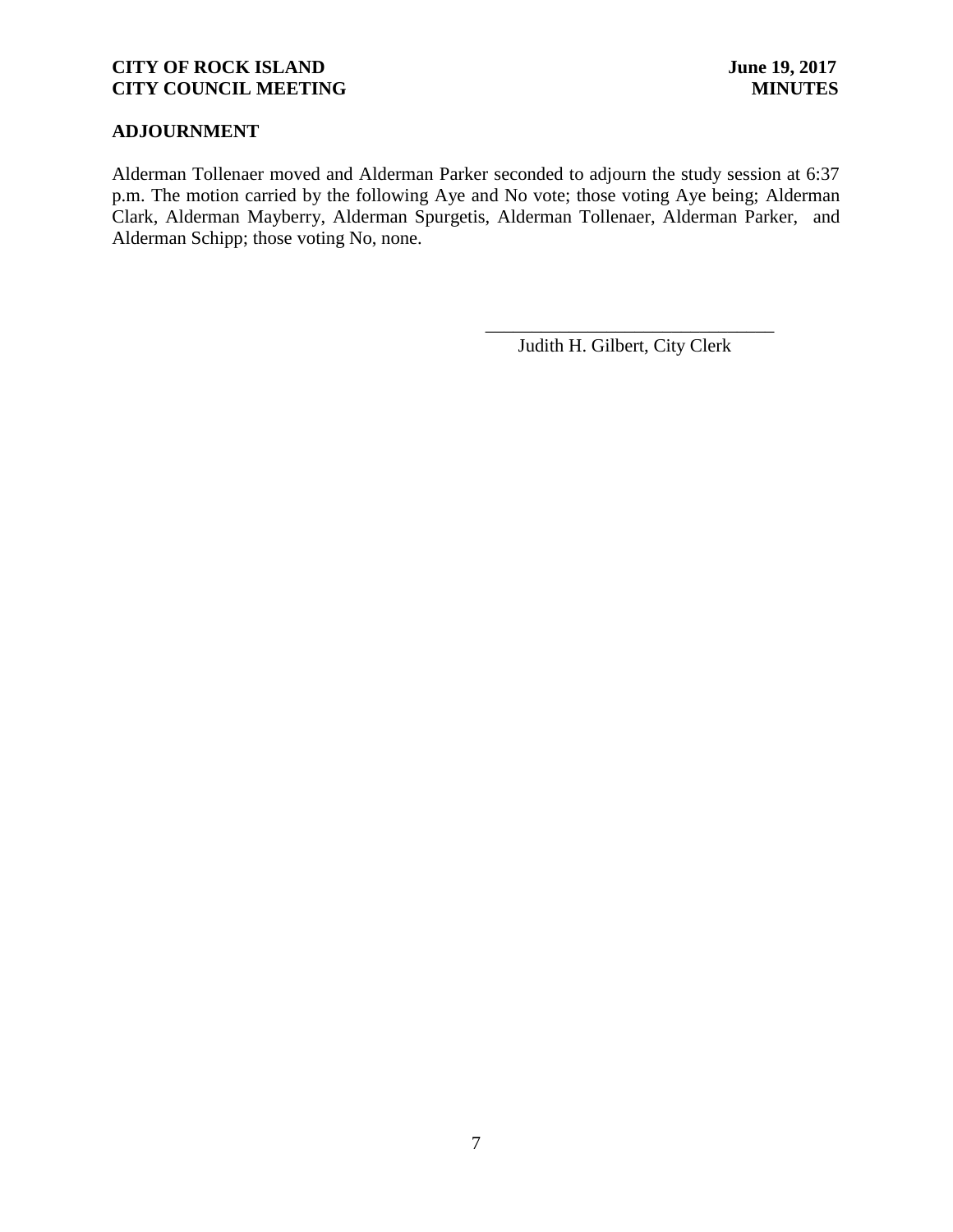Rock Island City Council met in regular session at 6:45 p.m. in Council Chambers of Rock Island City Hall. Present were Mayor Mike Thoms presiding, and Aldermen Ivory D. Clark, Virgil J. Mayberry, James Spurgetis, Stephen L. Tollenaer, Dylan Parker, and Joshua Schipp. Also present were City Manager Randy Tweet and City Attorney Dave Morrison. Alderman Dave Geenen was absent.

#### Introductory Proceedings

Mayor Thoms called the meeting to order and led in the Pledge of Allegiance. A moment of silence was held.

## Agenda Item #5 **Minutes of the meeting of June 12, 2017.**

It was moved by Alderman Spurgetis and seconded by Alderman Tollenaer to approve the Minutes as printed. The motion carried by the following Aye and No vote; those voting Aye being; Alderman Clark, Alderman Mayberry, Alderman Spurgetis, Alderman Tollenaer, Alderman Parker, and Alderman Schipp; those voting No, none.

Agenda Item #6

### **Minutes of the Executive Session of June 12, 2017.**

It was moved by Alderman Tollenaer and seconded by Alderman Schipp to approve the Executive Session Minutes. The motion carried by the following Aye and No vote; those voting Aye being; Alderman Clark, Alderman Mayberry, Alderman Spurgetis, Alderman Tollenaer, Alderman Parker, and Alderman Schipp; those voting No, none.

## Agenda Item #7 **Update Rock Island by Mayor Mike Thoms.**

Starlight Revue Summer Concerts **–** The Parks and Recreation Department series of concerts continues this Tuesday, June 20, 2017. Tomorrow night the Josh Duffee Orchestra will perform at 7:00 p.m. along with a dance lesson starting at 6:30 p.m. Make a night of it and enjoy food and drink for purchase from Hy-Vee Grill starting at 5:00 p.m. Call the rain line at (309) 732-7246 to check the status of event and inclement weather.

Good Old Days – As part of Museum Week, Bob Motz will give an illustrated talk about the early history of Black Hawk State Park. The presentation will begin at 7:30 p.m. on Wednesday, June 21, 2017 at the Watch Tower Lodge,  $1510 \, 46^{th}$  Ave in Rock Island. The event is free and for more information, please call (309) 788-9536.

Interactive Movie Night – Join the Main Library on Tuesday, June 27, 2017 for a very different kind of movie experience. Interact with characters on the screen, use props at points in the movie and much more, as you get tangled in the original 1971 movie, Charlie and the Chocolate Factory. Call the Library at (309) 732-7360 to sign up and register.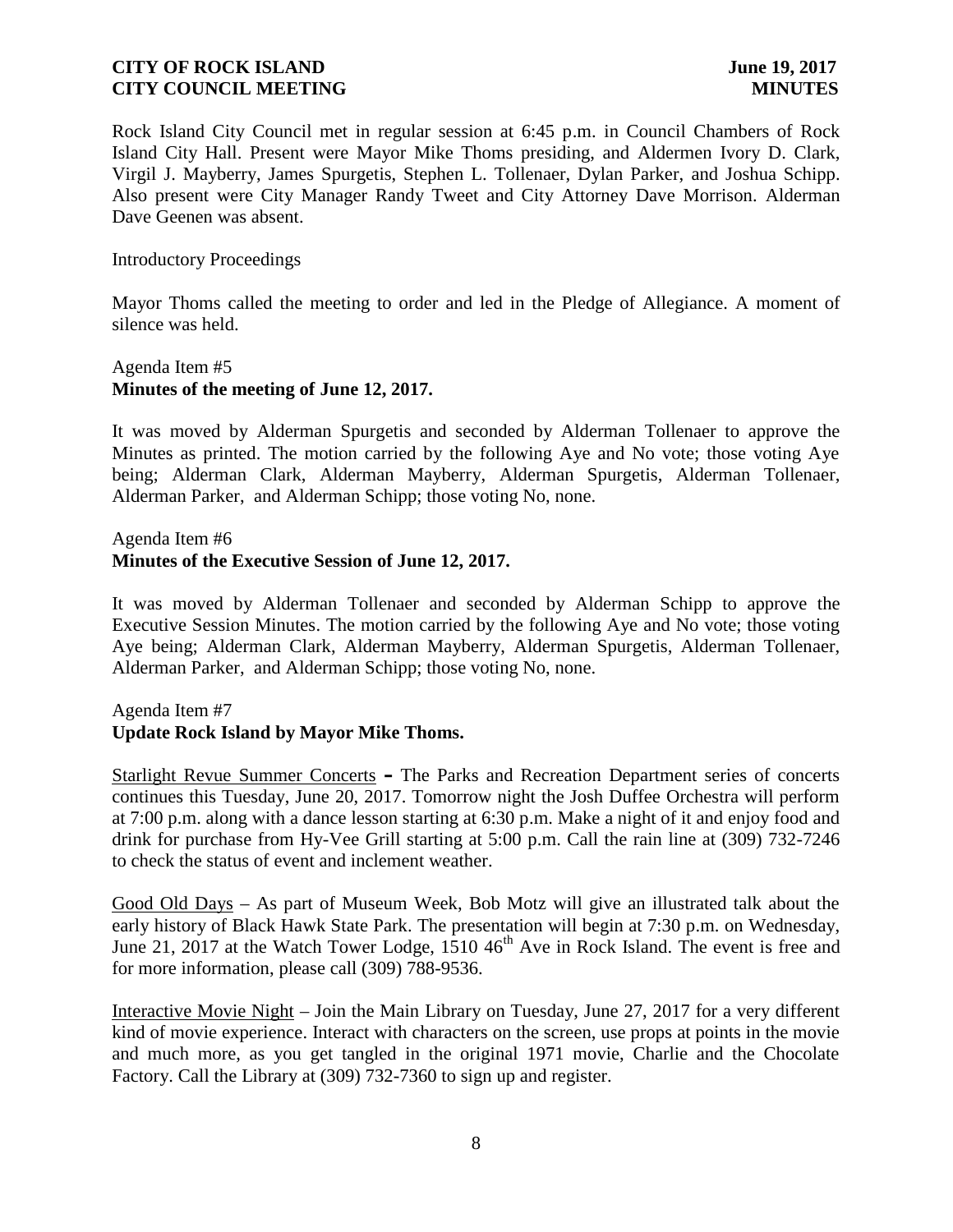Genesius Guild Presents Shakespeare – On Saturday, June 24 and Sunday, June 25, 2017 the Genesius Guild will present Shakespeare: The Comedy of Errors in beautiful Lincoln Park. Take on this unique classic theatre experience and enjoy the free shows starting at 8:00 p.m. both nights. For more information please visit www.genesius.org.

#### Agenda Item #8

## **Presentation of the Auditor's Financial Report for CY 2016.**

Finance Director Stephanie Masson introduced the representatives from Bohnsack and Frommelt, the City's external auditors who will present the 2016 audit. Ms. Masson said the auditors have been working on the audit for several months, both onsite and offsite. Every department plays a role in the audit process. The report includes the audit, communications from the auditors, the TIF report, and a statistical section which gives a ten year history of audit results. The audit will be posted on the City website after tonight. Ms. Masson reminded Council that the City is a recipient of the GFOA (Government Finance Officers Association) award for excellence. She also thanked her staff, especially Linda Barnes who was present, for their work on the audit.

Sarah Bohnsack said they will present required communications, total revenues, total expenses, the General Fund, and Government Auditing Standards and single audit results. There are required communications that the auditors are required to give to Council annually. Audits take a significant amount of time. Ms. Bohnsack explained they do three different types of audits for the City: the Financial Statement Audit; the Government Auditing Standards Audit, and the Federal Single Audit. The purpose of the Government Auditing Standards Audit is to document the internal controls of the City and to test them to see if they are functioning the way they were designed to work. This audit also checks to see if the City is in compliance with contracts and laws. The federal audit is a review of the federal dollars that the City receives. The City received over \$3.6 million in federal dollars. These were all unmodified opinions which is the highest form of opinion the City can receive. There were findings in the Government Auditing Standards audit and the federal single audit which will be reviewed at the end of the presentation. Ms. Bohnsack explained the audit process is a single point in time so there are some estimates that management makes and the auditors have concurred with these estimates. There is a letter with the audit with uncorrected and corrected misstatements for Council's review.

Mia Frommelt presented revenues comparing 2016 to 2015, in total, all funds. The City had revenue of \$72.3 million in 2016 compared to \$70.4 million in 2015, a \$1.8 million increase of 2.6%. There were increases in almost all categories. There was an increase in charges for services such as ambulance, water, sewer, solid waste, and refuse. Council had approved some rate increases which were pro-rated. The grants and contributions category is composed of all state and federal grants and awards. There was very little change in this category. The revenue from property taxes had gone up due to a 4% increase in assessed valuation. This revenue was based on the 2015 levy.

Ms. Frommelt then presented expenditures which saw a \$7 million or 10% increase from 2015 to 2016. Most of that increase is due to benefit liabilities, specifically the police and fire pensions which increased \$3.5 million; IMRF which increased \$2 million; and other post employment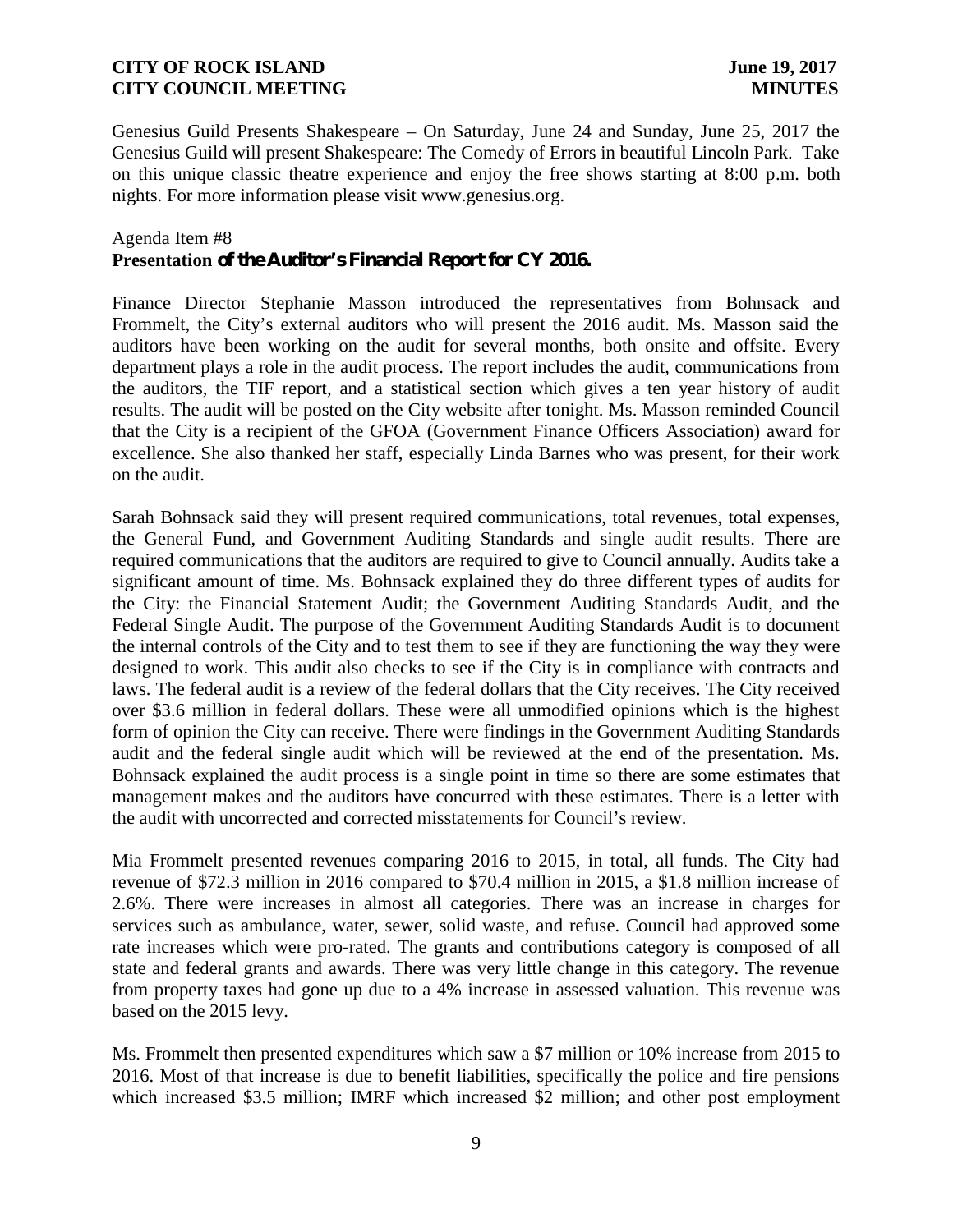benefits which increased \$700,000. She explained that these are not benefit payments, but liabilities that are actuarially determined. These liabilities will continue to rise. The city did approve a wage increase of 2%, but full-time equivalents decreased so there was not much of a change in the total payroll.

Ms. Frommelt presented a history of the General Fund as the main operating fund. The chart shows the unrestricted fund balance over several years. It represents three months of operating expenditures which is the recommended fund balance by the GFOA. There must be a reserve in the General Fund in case there is a delay in receipt of state or federal funding.

There are two additional audits, the Government Auditing Standards Audit and the Single Audit. There is a summary in the audit report that starts on page 189 with the results. Ms. Frommelt stated that findings that were reported in the previous year for Parks and Recreation cash receipts and cash disbursements and for Payroll have been corrected. The current year findings (cash disbursements, Public Library receipts, and year-end accrual adjustments) are around access level controls for cash disbursements and cash receipts; these have been discussed with management. The auditors have provided recommendations to improve internal controls. There were no concerns over compliance in the audit.

There are two very large federal dollars programs, the Community Development Block Grant (CDBG) and the Illinois EPA. The CDBG grant was scheduled to be tested this year. There was significant deficiency over CDBG monitoring controls, suspension and debarment, and environmental review requirements; some of which were results of HUD reviews. The City has been changing procedures and processes as a result of the reviews. The auditors do have recommendations for these controls. There were no compliance findings over the major programs, so it is still an unmodified opinion. The auditors do issue one separate letter for Council's review based on observations and purely at an advisory level.

Alderman Mayberry asked if the Parks and Recreation and Payroll issues were corrected in the positive for the City. Ms. Frommelt responded that additional internal controls have been added.

### Agenda Item #9

# **A Special Ordinance vacating a segment of a right-of-way east of 24th Street and south of the Rock Island Fitness and Activity Center, reserved as River Heights Road.**

It was moved by Alderman Tollenaer and seconded by Alderman Clark to consider, suspend the rules, and pass the ordinance.

Alderman Tollenaer asked if the vacated property could be put back on the tax rolls. City Attorney Dave Morrison said it would be.

The motion carried by the following Aye and No vote; those voting Aye being; Alderman Clark, Alderman Mayberry, Alderman Spurgetis, Alderman Tollenaer, Alderman Parker, and Alderman Schipp; those voting No, none.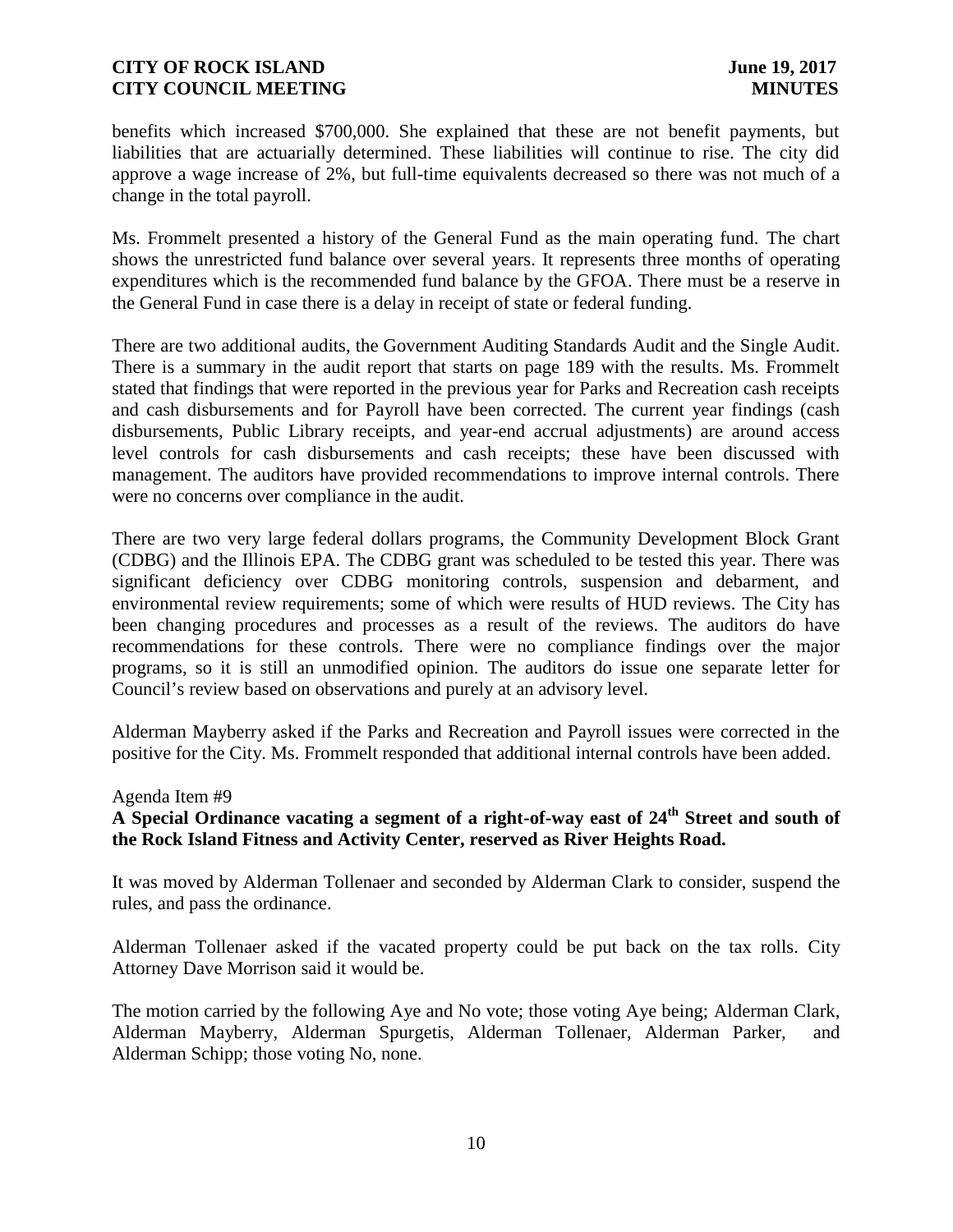Agenda Item #10 **Claims**

a. Report from the Public Works Department regarding payment in the amount of \$60,639.43 to Compass Minerals of Atlanta, GA for the purchase of rock salt.

b. Report from the Public Works Department regarding payment in the amount of \$96,605.00 to Electric Pump of Des Moines, IA for the emergency purchase and installation of two Flygt sewage pumps and all associated appurtenances.

It was moved by Alderman Schipp and seconded by Alderman Spurgetis to accept the reports and authorize payments as recommended. The motion carried by the following Aye and No vote; those voting Aye being; Alderman Clark, Alderman Mayberry, Alderman Spurgetis, Alderman Tollenaer, Alderman Parker, and Alderman Schipp; those voting No, none.

#### Agenda Item #11 **Claims for the week of June 9 through June 15 in the amount of \$218,710.45.**

It was moved by Alderman Clark and seconded by Alderman Spurgetis to allow the claims. The motion carried by the following Aye and No vote; those voting Aye being; Alderman Clark, Alderman Mayberry, Alderman Spurgetis, Alderman Tollenaer, Alderman Parker, and Alderman Schipp; those voting No, none.

## Agenda Item #12 **Report from the Public Works Department regarding a lease agreement for the Sunset Marina apartment.**

It was moved by Alderman Clark and seconded by Alderman Mayberry to approve the lease as written and authorize the City Manager to execute the lease agreement.

Alderman Schipp asked who the landlord is; is it the City Manager, or the Public Works Director, or the Mayor. City Manager Randy Tweet responded he is not sure who would have the final legal say, but the Marina Manager coordinates any work that needs to be done through Public Works. Mr. Morrison said the City Council makes decisions over City property for any legal issue that would come up; so any issue would have to come before the City Council with a recommendation from anyone who oversees it.

The motion carried by the following Aye and No vote; those voting Aye being; Alderman Clark, Alderman Mayberry, Alderman Spurgetis, Alderman Tollenaer, Alderman Parker, and Alderman Schipp; those voting No, none.

### Agenda Item #13

**Report from the City Clerk regarding a Resolution approving the partial release of Executive Session minutes and the destruction of audio recordings for the same Executive Session meetings.**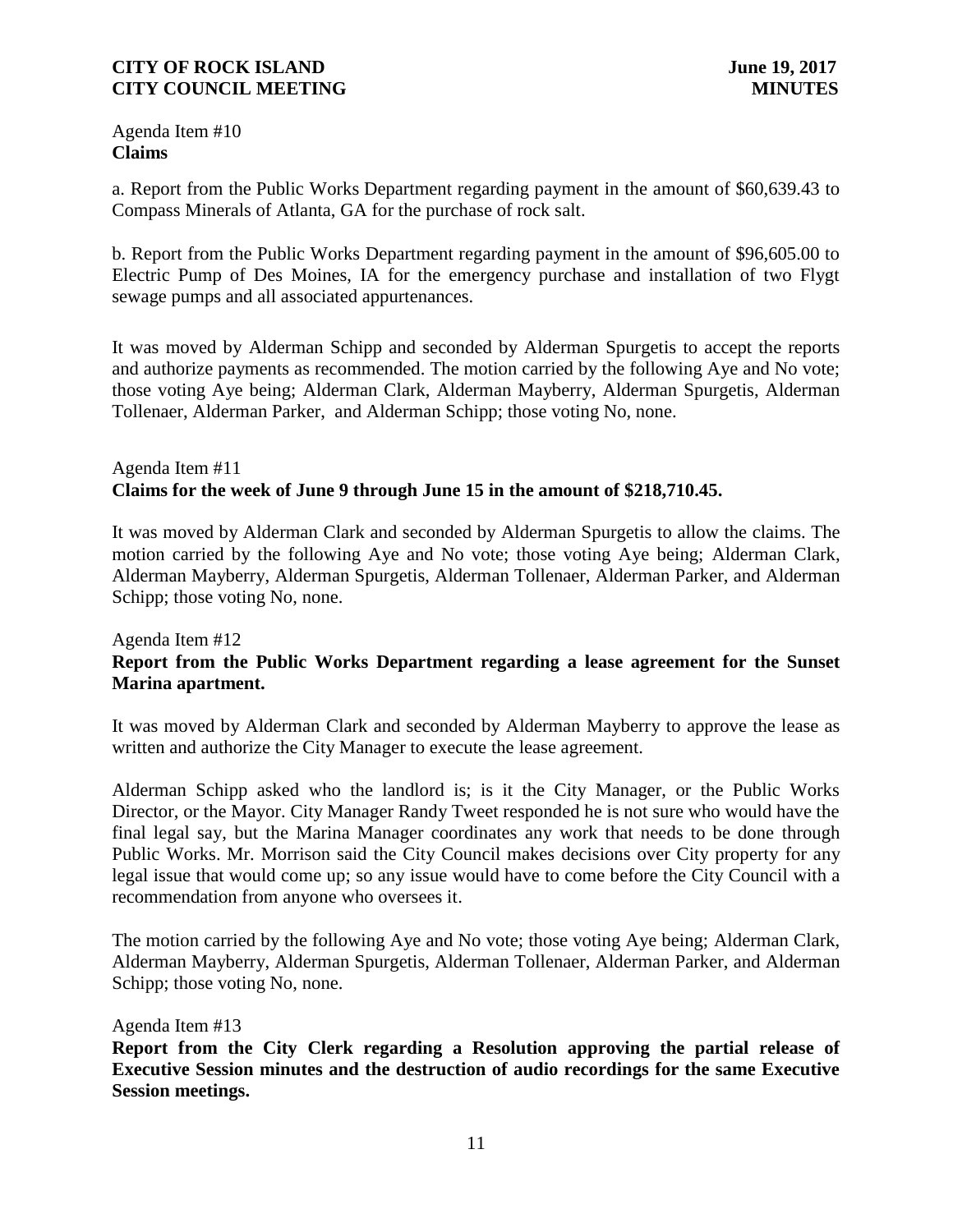It was moved by Alderman Spurgetis and seconded by Alderman Tollenaer to approve the partial release of the Executive Session minutes as recommended and adopt the resolution.

Discussion followed. Alderman Parker asked the City Attorney to speak about the required process for the destruction of the audio recordings. Mr. Morrison explained about the backlog of Executive Session minutes going back to 2007 and the approval necessary to start the clock for the destruction of the audio recordings. Alderman Parker asked if there is a time requirement for the audio recordings to be released to the public or just the partial release of the minutes. Mr. Morrison said just the partial release of the minutes are required to be made public; the audio recordings are not released to the public. Mr. Morrison also said the statute sets a look back period and these minutes are well beyond that period. Alderman Schipp asked what the look back period is. Mr. Morrison said he believes the current period is now six months, but he will confirm that since it was recently changed. Alderman Parker asked what the look back period gives citizens and does it give them the full release of the minutes. Mr. Morrison said it may; it depends on what information is in there and what the Attorney General decides.

The motion carried by the following Aye and No vote; those voting Aye being; Alderman Clark, Alderman Mayberry, Alderman Spurgetis, Alderman Tollenaer, Alderman Parker, and Alderman Schipp; those voting No, none.

#### Agenda Item #14

**Report from the Parks and Recreation Department regarding a Highway Resolution for the closure of 1st Avenue between 17th Street and 20th Street on Monday, July 3, 2017 from noon to 11:00 p.m. along with a rain date of Tuesday, July 4, 2017 and a flood date in September if needed for a Fireworks Display and Concert at Schwiebert Riverfront Park.**

It was moved by Alderman Clark and seconded by Alderman Mayberry to approve the street closing as recommended and adopt the resolution.

Alderman Tollenaer asked if people can sit in the closed street. Parks and Recreation Director John Gripp said people are allowed to sit on the sidewalks, but not in the street. They offer shuttles back and forth to the park.

The motion carried by the following Aye and No vote; those voting Aye being; Alderman Clark, Alderman Mayberry, Alderman Spurgetis, Alderman Tollenaer, Alderman Parker, and Alderman Schipp; those voting No, none.

#### Agenda Item #15

**Report from the Traffic Engineering Committee regarding a request from Jake Meisenbach for the installation of yield signs at the intersection of 31st Street and 22nd Avenue.**

It was moved by Alderman Tollenaer and seconded by Alderman Schipp to approve the request.

Discussion followed. Alderman Tollenaer asked if there was anyone in the audience to speak for or against the request. No one came forward. Alderman Schipp asked if the source of the request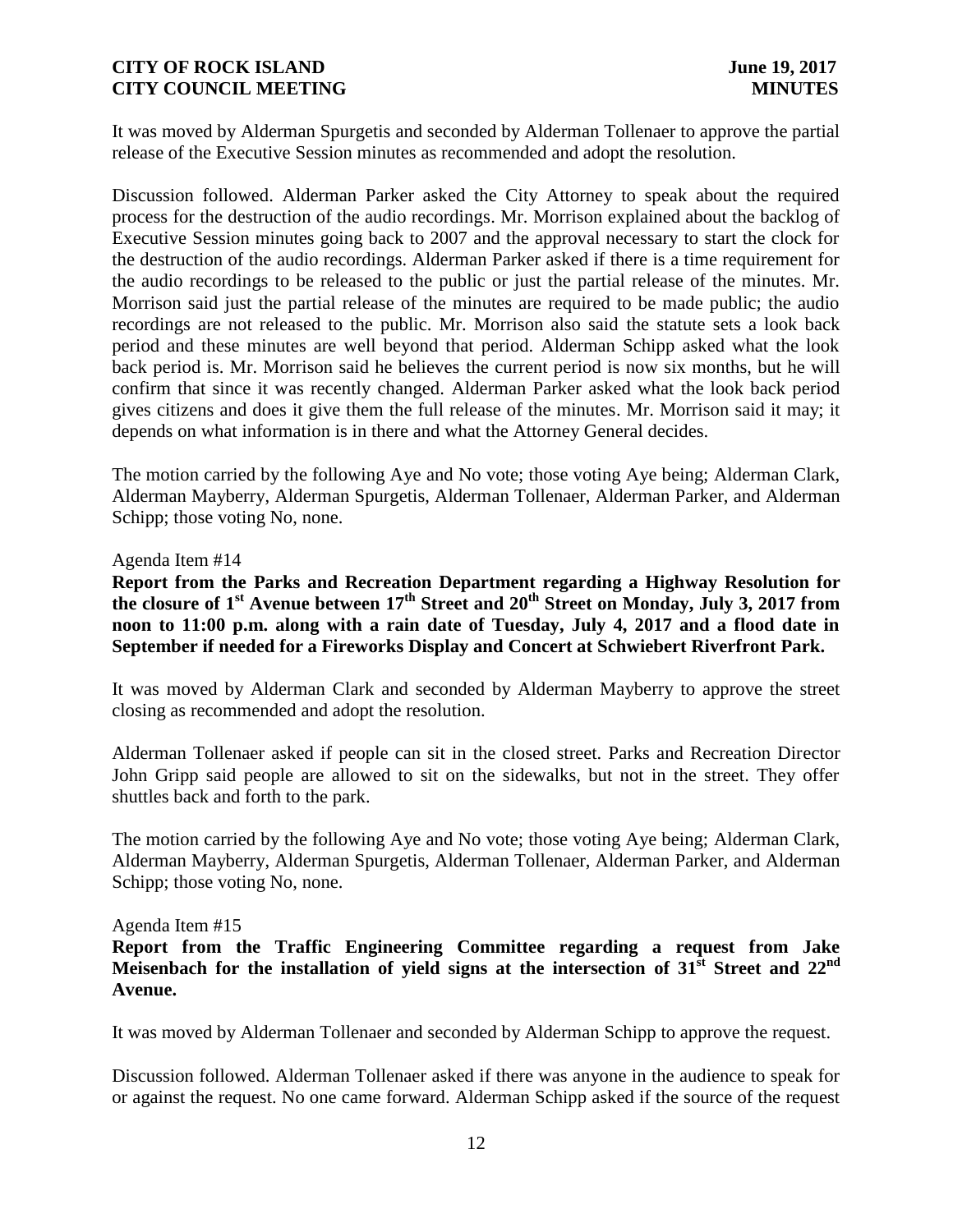was from the Fire Department. Mr. Tweet said the request came from a private individual, but he is an employee of the Fire Department. Council further discussed the request and the staff recommendation.

The motion failed by the following Aye and No vote; those voting Aye being; Alderman Tollenaer, Alderman Parker, and Alderman Schipp; those voting No being; Alderman Clark, Alderman Mayberry, Alderman Spurgetis. Mayor Thoms broke the tie and voted No.

#### Agenda Item #16

**Report from the Traffic Engineering Committee regarding a request from the Community and Economic Development Department for the removal of a loading zone on the east side of the 100 block of 19th Street.**

It was moved by Alderman Parker and seconded by Alderman Spurgetis to approve the request as recommended and direct the City Attorney to prepare the necessary paperwork. The motion carried by the following Aye and No vote; those voting Aye being; Alderman Clark, Alderman Mayberry, Alderman Spurgetis, Alderman Tollenaer, Alderman Parker, and Alderman Schipp; those voting No, none.

Agenda Item #17

## **Report from the Mayor regarding a reappointment and appointments to the Rock Island Library Board of Directors.**

It was moved by Alderman Clark and seconded by Alderman Parker to approve the reappointment and appointments as recommended.

Kevin Koski was reappointed to serve a three-year term ending April 30, 2020. Elizabeth Russell was appointed to serve a three-year term ending April 30, 2020. Jacki Nelson was appointed to serve a three-year term ending April 30, 2020.

Alderman Parker asked for the names of the appointments to be included in the motion. Mr. Tweet said they can look at that option; he will discuss it further with the City Attorney.

The motion carried by the following Aye and No vote; those voting Aye being; Alderman Clark, Alderman Mayberry, Alderman Spurgetis, Alderman Tollenaer, Alderman Parker, and Alderman Schipp; those voting No, none.

Agenda Item #18 **Other Business**

Alderman Spurgetis asked if there was a time limitation for the requestor wanting the yield signs to come back with the request. Mr. Tweet said the requestor would have to re-submit his request with more detail and with signatures from the neighborhood to the Traffic Engineering Committee.